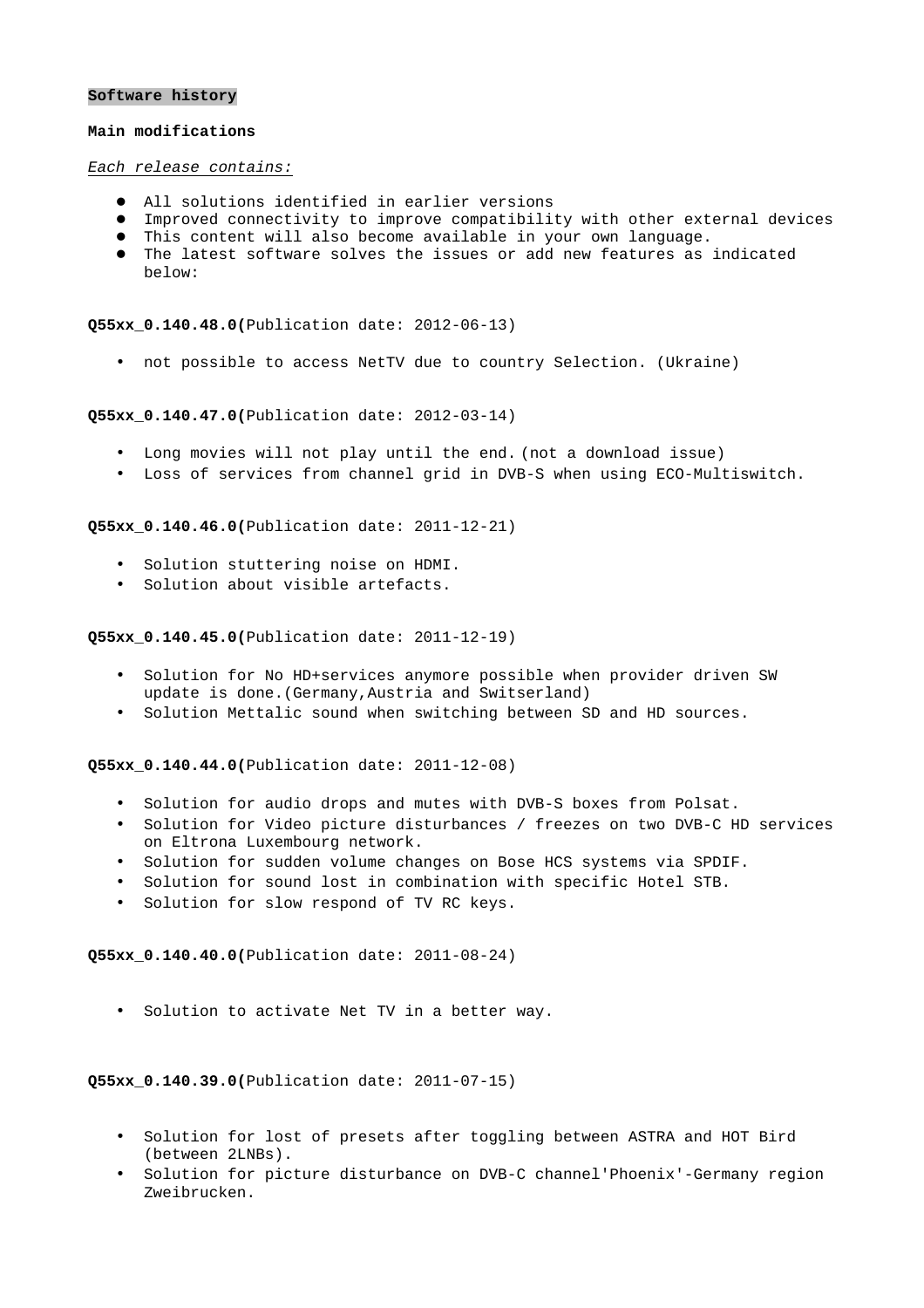- Solution for lipsync on EXT, 'audio uitvoer delay' not working.
- Solution for when starting up sometimes no picture.
- Solution for Russian translation errors in UI and Net TV.
- Solution for set goes auto to standby after 2h startup in the morning, RiksTV Norwegian DVB-T network.

**Q55xx\_0.140.37.0(**Publication date: 2011-06-09)

- Solution for the 40PFL9705K/02 + all TV550 OSD "videoformat not supported",with WISI STB OR194.
- Solution for Finland Welho Cable network: no video decoded on mosaic channels.
- Solution for 2nd language drops back to first language after some time.
- Solution for 32PFL7605H/60, 40PFL8605H/60, problem with letters in Net TV.
- Availability for Latvia about DVB-T full profile.

**Q55xx\_0.140.36.0(**Publication date: 2011-05-13)

- Small picture of TV channel in right upper corner after going to NetTV.
- Solution for ZDF/ARD Mediathek playback freeze after 20min.
- Solution for MPEG artifacts in HD channels La Sexta Spain.
- Solution for no txt after open internet usage or during use of external.
- Solution for special characters in Portuguese multitab via RC.
- Solution for coloured semi-transparant layers in nettv and txt.
- Solution for problems with technisat HD8+ HD stb.
- Solution for EPG starts always on channel 1.
- Solution for movie in videostore stops after 2h33.

**Q55xx\_0.140.34.0(**Publication date: 2011-04-11)

- Intermittent sound lost while watching TV or a connected device via HDMI.
- Macro-blocks appear on digital (DVB-T) channels with HD content. (Only applicable to country, Spain)

**Q55xx\_0.140.32.0(**Publication date: 2011-03-04)

- Intermittent sound lost while watching TV or a connected device via HDMI.
- Slow in switching between digital cable (DVB-C) channels.
- Macro-blocks appear on digital (DVB-T) channels.

**Q55xx\_0.140.29.0(**Publication date: 2011-02-22)

• To enable the TV to accept Com Hem CAM software upgrade via OAD. (Only applicable to country, Sweden)

**Q55xx\_0.140.27.0(**Publication date: 2011-01-05)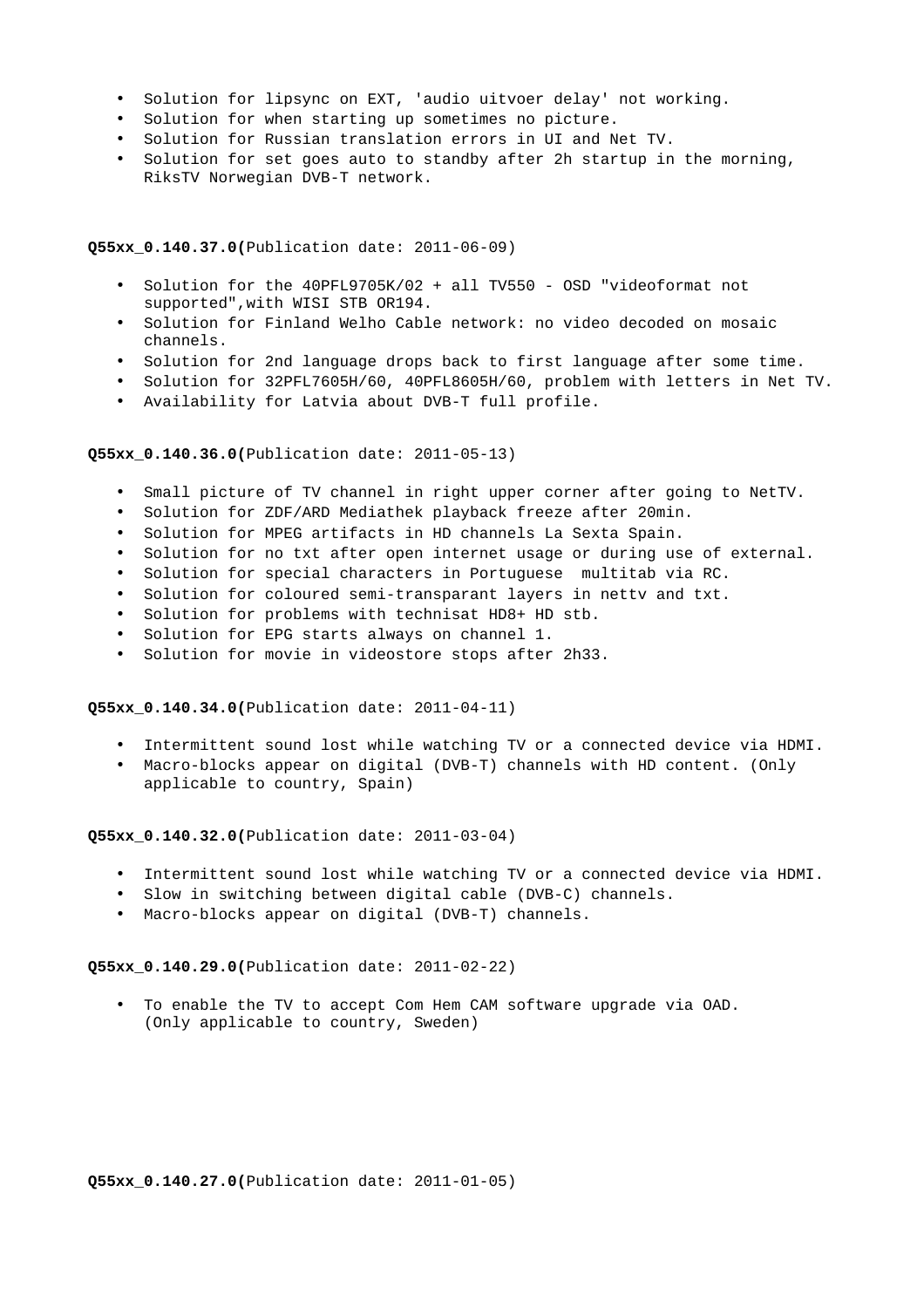- Solution for intermittent freezing picture in Finland.
- Solution for zapping away from 3D broadcast channel in the Netherlands that results in no video.
- Solution for intermittent disturbance on audio via SPDIF out.
- Solution to prevent random services installation on UPC cable com in Switzerland.
- Solution to avoid that the set is rebooting/dead after sw update via PTA02 by packed stick.
- Solution for distorted sound with certain video formats playing via HDMI.
- Solution about the issue when the Double Video MHP application "GF Pay" is killed and is switching from secondary to primary video.
- Solution for installing Dig DVBC , DVB-C when 170MHZ in MUX, picture is distorted.
- Solution for sound drops.

**Q55xx\_0.140.25.1(**Publication date: 2010-11-23)

• Fix-visible bright lines at the right border in the 58PFL9955H/12.

**Q55xx\_0.140.25.0(**Publication date: 2010-11-08)

- Improvement on zapping performance.
- Fix- Restart of the set when putting in standby.
- Improvement on zapping on 3D channels on cable.
- Improvement on support of new NetTV service portal.

#### **Q55xx\_0.140.23.0(**Publication date: 2010-10-20)

- Fix- TV is intermittently switching to standby after 2-3 Hr.
- Fix- Combined satellite tuner reboots visible.
- Fix– When accessing NetTV the interface language is always in English independent of the system menu language selected by user.
- Fix– Finland -Intermittent functioning of teletext and subtitles
- Fix- Video playback (USB/DLNA/nettv)  $\rightarrow$  Picture format now takes into account the video aspect ratio instead of the standard container aspect ratio. Result: Videos with aspect ratio different than 16:9 are not going to be stretched anymore by default.
- Fix– Picture judders during playback via USB.

### **Q55xx\_0.140.11.0(**Publication date: 2010-10-05)

- DVB-S:pre-defined channel grid in Austria and Switzerland implemented.
- Improvements on picture performance in general.
- Improvement for the EPG broadcast performance and channel list on KDG cable network.(for Germany)
- Improved behavior of video store.
- Startup behavior is improved.
- Enhanced robustness again remote controls of other devices.
- Possible audio loss solved on HDMI and DVB-T Spain.
- Widget icon is no longer present in the menu.

**Q55xx\_1.75.60.1**